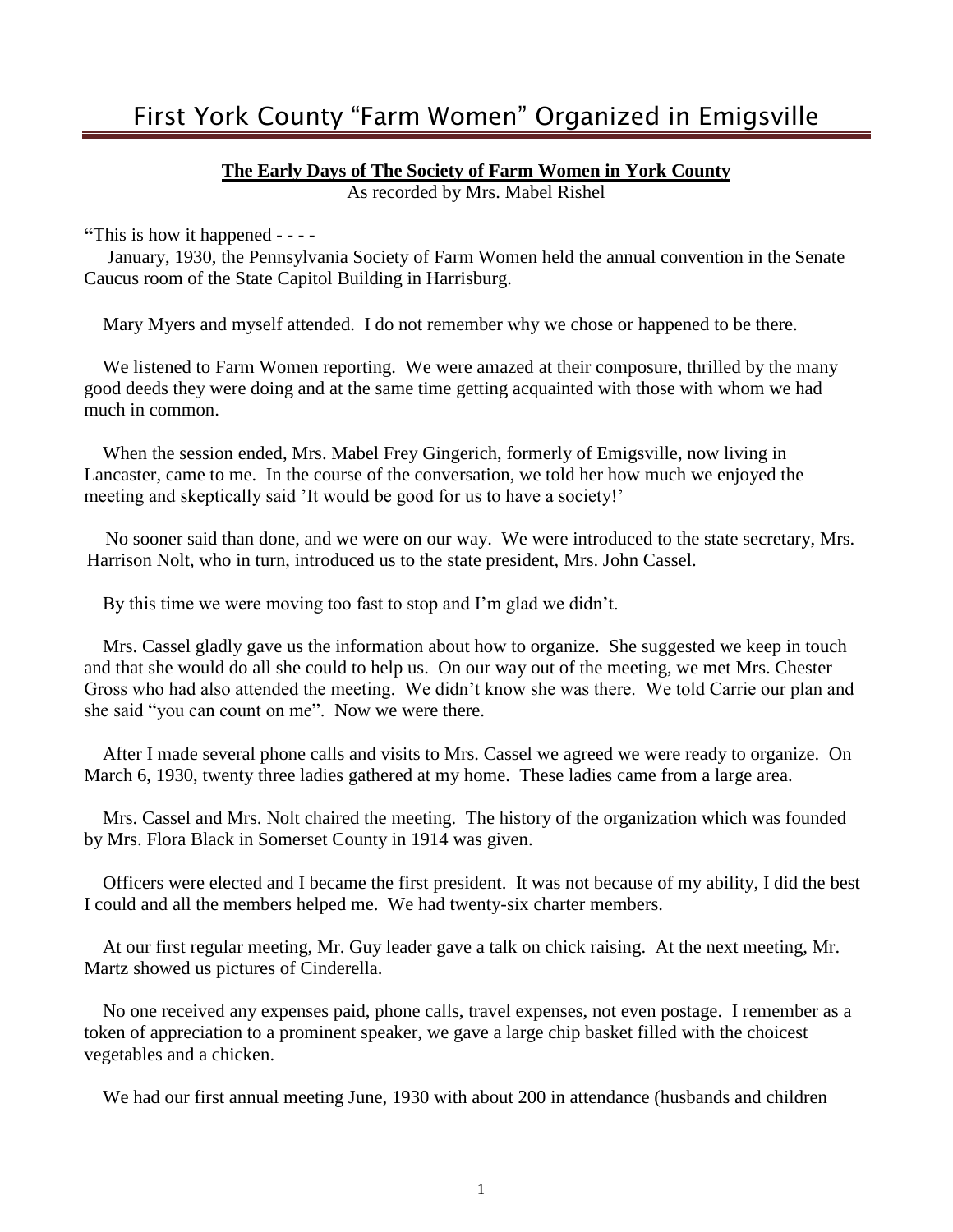included). We held annual meetings every year thereafter.

Ten years later, 5 new societies were organized. Groups 2, 3, and 4 were formed April  $9<sup>th</sup>$  and  $10<sup>th</sup>$ . This mass organization was in order to save expenses. August  $5<sup>th</sup>$ , group 5 was formed and on November  $6<sup>th</sup>$ , group 6 was organized.

 This, then, is a resume of the organizing and early days of the Society of Farm Women in York County. The credit does not belong to those who saw an opportunity for new friends and fellowship, but to the many members who so faithfully assisted and have kept it growing so that others may share."



"There is no end to the good that can be done if you care not who gets the credit."

> **MRS. MABEL RISHEL First President of Group #1**

**She also served as County and State President though the years. The York County Society of Farm Women proudly dedicates its Cook Book to this noble woman.**

Today we number 30 groups in York County with a membership exceeding 600.

 Again, let us say, we are proud to dedicate this book to Mrs. Rishel who has given so many hours to our organization. She is just as much interested in it today as she was 41 years ago. She celebrated her 80<sup>th</sup> birthday in September, 1971.

The Committee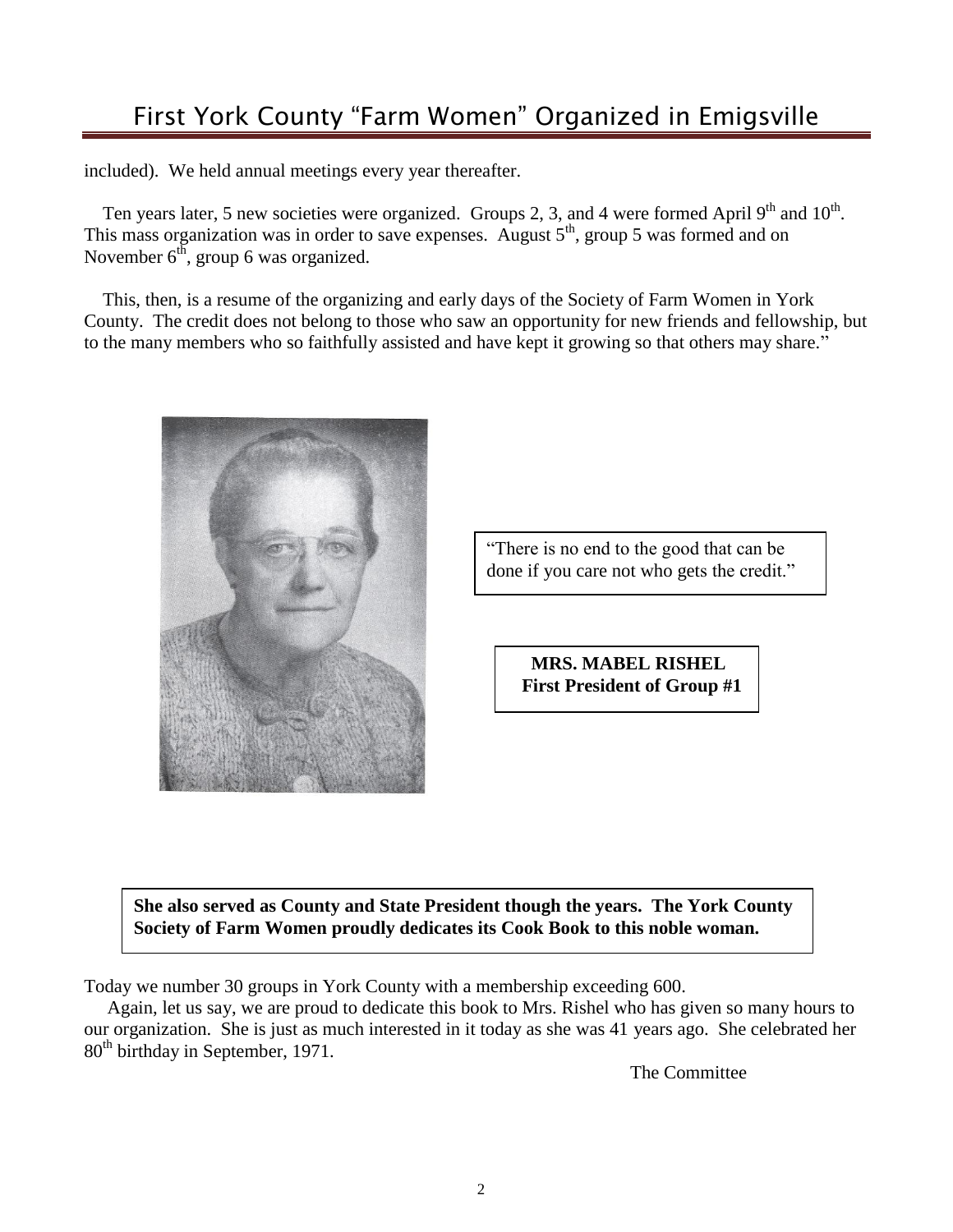

Mabel Rishel's memoir and accompanying map above appeared in the first cook book published by the York County Farm Women in 1971.

#### **Founding of the State Organization**

#### *Summarized fromExplorePAHistory.com Historical Markers*

 Founder – Flora (Snyder) Black (1870-1951) was born in Somerset Count, PA. After attending Maryland College for Women she married Frank Black in 1893 and raised four children. Having **experienced social networks in college she felt farm women should have the opportunity to gather for** "fun and learning".

 In 1914 Flora and a dozen neighbors founded an organization "to contribute to the power and influence of farm women; to contribute to the community activity of farm women; to develop leadership and promote better living and working conditions in farm homes of Pennsylvania". The organization name became the "Society of Farm Women" in 1917**.**

 Members of the Society of Farm Women participated in local, state and national campaigns during World War I to conserve resources and provide relief to people in need. Flora Black worked with the Emergency Aid Society of Pennsylvania Red Cross, the National Food Administration and was a member of the Council of National Defense and Belgian Relief.

 Eight Pennsylvania counties had formed chapters of the organization by 1918**.** In 1919 their first state convention was held and Flora was elected president of the new state organization. They have met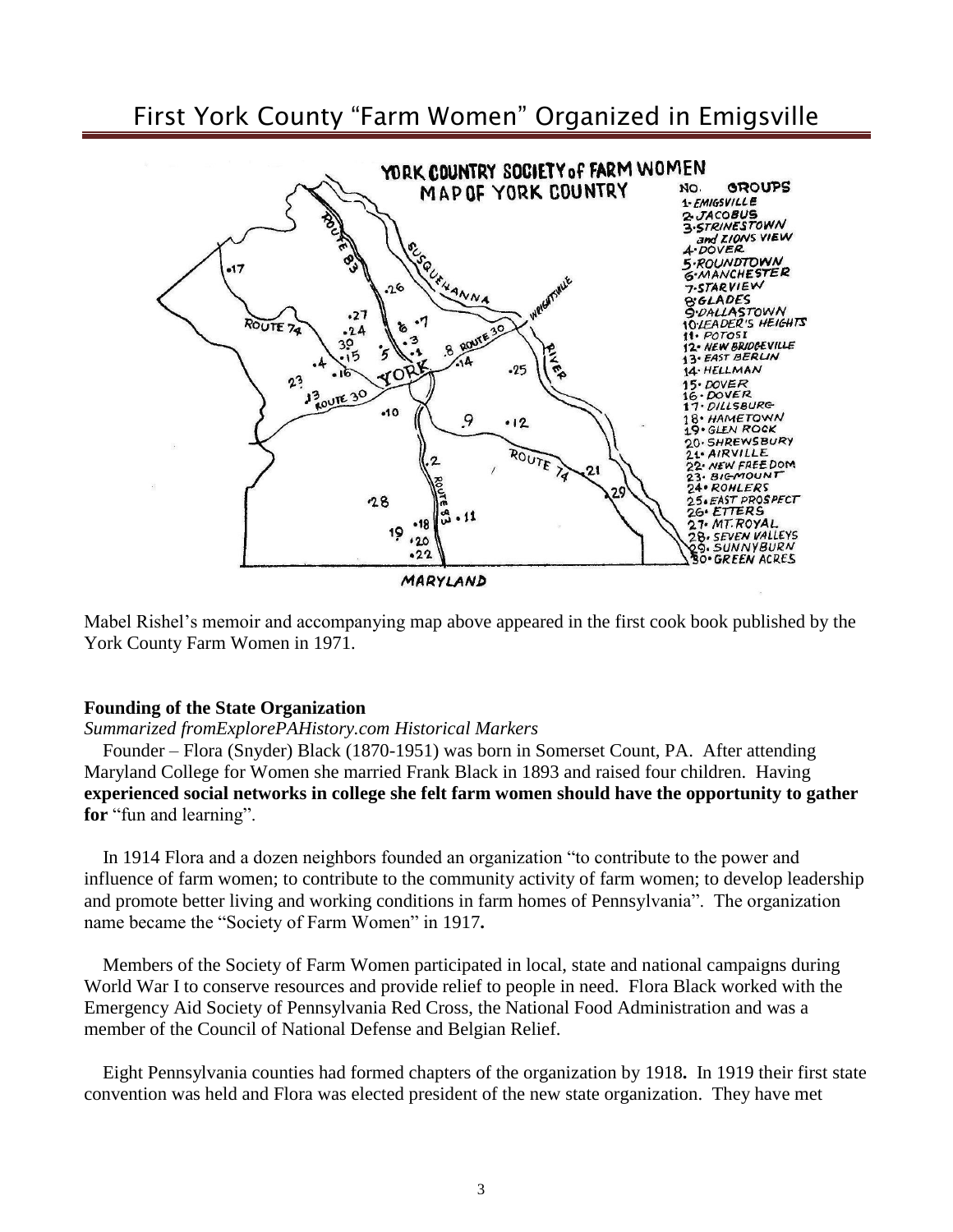annually ever since in Harrisburg. She was deeply interested in family and state history and served on the Pennsylvania Historical Commission*.* 

### **The First Local Group evolved into a county level organization**

 The 23 ladies who met at Mabel Rishel's Emigsville home in March of 1930 became group #1. A later brief history of the group cites that at that time, each member have a garden and chickens. Usually a member was a farmer's wife. Rules later became more flexible. In 1940, Group #1 had 70 members and was still growing. 5 new local societies were spun off from that group. A county level organization had evolved into the York County Farm Women. Annual conventions thereafter celebrated the 1939 founding.

 In Jan 1956 at the **State** level there were 17 counties with chapters, and a total 3,000 members. In 1959, at the **York County** level, here were 17 groups and 407 members.

 Later newspaper articles reported on dates and locations of the annual York County Farm Women conventions. The 32<sup>nd</sup> annual convention was held November 4, 1971 at Quickel's Lutheran Church pavilion in Zion View. As shown above, the first cook book published by the York County Farm Women was dedicated and presented to Mabel Rishel. The society inaugurated the sale of 5,000 cook books.

 The 1971 cook book was reprinted in the fall of 1975 and the winter of 1980. 600 recipes, tried and tested by the **Farm Women of York County,** were printed along with the name and group number of each donor. The book inside cover states "The recipes in this book may not have been laboratory tested, but their merit has been established by civic and women's groups everywhere and the most critical group---- husbands!" There were 218 pages of recipes indexed into 16 categories. In 1981 the  $50<sup>th</sup>$ Anniversary cook book was offered and contained 71 more pages of recipes. They were created partly as local fund raisers for any needed purpose. All of the books are out of print and today can be found only at yard sales or flea markets.

 There is a very large 400 page cook book published in 1991 and is still available. Its sole purpose is to support the Flora Black 1960 Scholarship program administered at the **State** level. The scholarships are for students who are descendants of members, living or deceased, and are entering fields of study related to agriculture. *To order the 1991 cook book, contact Treva Stiles, Glen Rock, PA: phone 717- 235-1132.*

### **A Peek at Some Local Group Activities**

 An interview with the president of Group #30, Carolyn Graffius, revealed the vast types of activities in which local groups may participate. She was very gracious while showing many photos of her group in action, and lots of paperwork a president is responsible for. Group #30 is located probably as close to Manchester Township as any other. There are 17 active groups and 1 group at large in York County with a total of 225 members. Presently a group number indicates its number identity only and not its location, such as group #35. Some have faded while others were added. There were 30 groups in 1971. Unfortunately, founding Group #1 of Emigsville no longer exists.